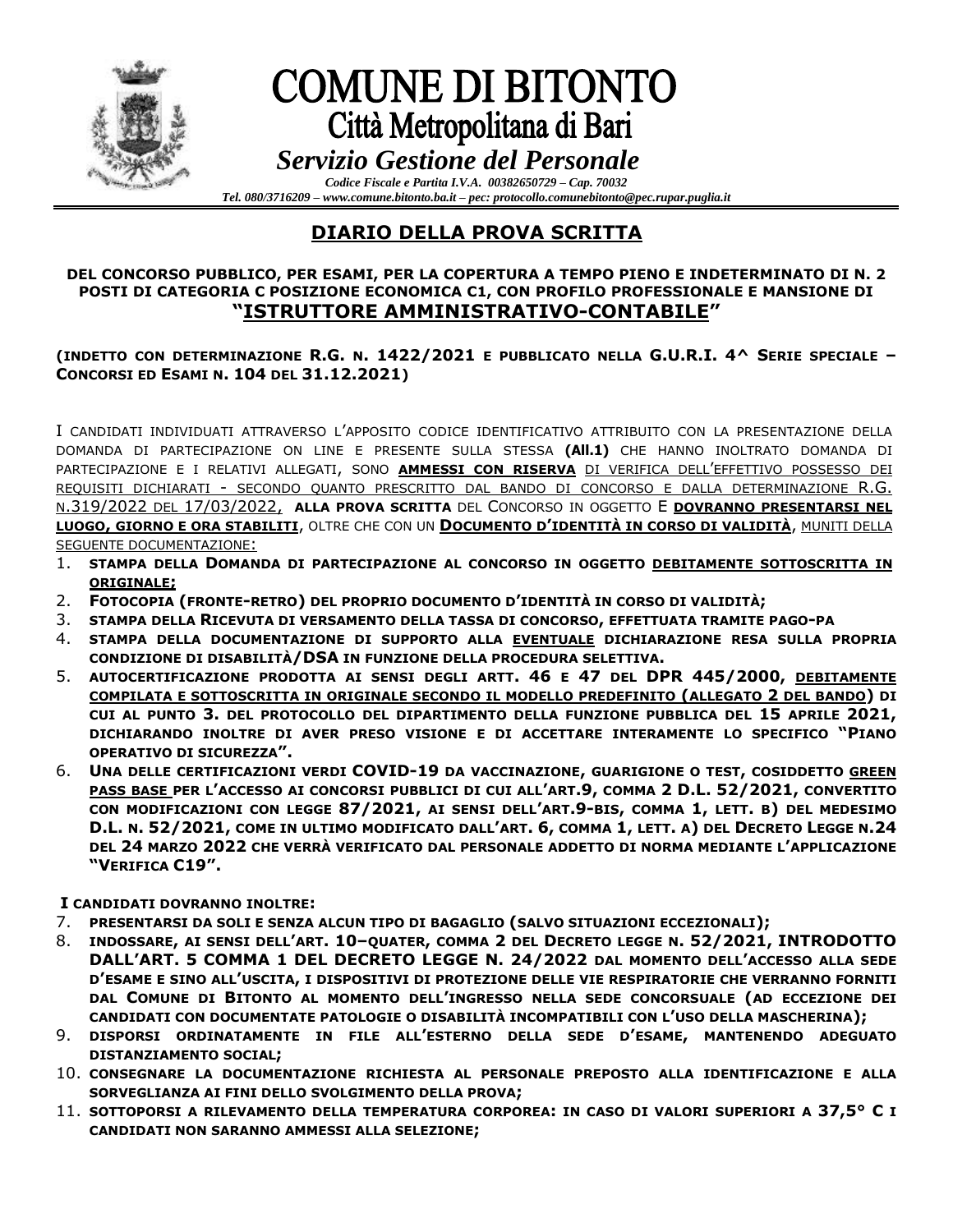

# **COMUNE DI BITONTO** Città Metropolitana di Bari

 *Servizio Gestione del Personale Codice Fiscale e Partita I.V.A. 00382650729 – Cap. 70032*

*Tel. 080/3716209 – www.comune.bitonto.ba.it – pec: protocollo.comunebitonto@pec.rupar.puglia.it*

12. **ACCEDERE AI LOCALI ATTREZZATI PER LO SVOLGIMENTO DELLA PROVA SCRITTA UTILIZZANDO I VARCHI INDICATI A FIANCO DI CIASCUN CODICE IDENTIFICATIVO DELL'ALLEGATO ELENCO, CONTINUANDO A MANTENERE IL DISTANZIAMENTO E RIMANERE SEDUTI FINO ALLA FINE DELLA PROVA MANTENENDO IL DISTANZIAMENTO.**

**LA PROVA SCRITTA DEL CONCORSO IN OGGETTO SI SVOLGERÀ IN UN UNICO TURNO IL GIORNO 21 APRILE 2022 ALLE ORE 13,00 COL SEGUITO PRESSO IL PALAZZETTO DELLO SPORT "PALAFLORIO" (WWW.[PALAFLORIO](http://www.palaflorio.it/dove_siamo.html).IT/DOVE\_SIAMO.HTML) SITO IN BARI ALLA VIA ARCHIMEDE N. 49.**

**NON POSSONO ESSERE AUTORIZZATI AI CANDIDATI SPOSTAMENTI DI DATA E/O ORARIO RISPETTO A QUELLI PREFISSATI.**

COLORO CHE NON SI PRESENTERANNO NEL GIORNO ED ORA STABILITI PER LO SVOLGIMENTO DELLA PROVA, SARANNO CONSIDERATI RINUNCIATARI.

**LA PROVA SCRITTA -SECONDO I CRITERI DEFINITI DALLA COMMISSIONE ESAMINATRICE IN PRIMA SEDUTA-CONSISTERÀ NELLA RISOLUZIONE, DA PARTE DEI PARTECIPANTI, DI UN QUESTIONARIO CON NUMERO 40 (QUARANTA) DOMANDE/TEST (+ 3 DOMANDE DI RISERVA) A RISPOSTA MULTIPLA CHIUSA** con **3 alternative di risposta** di cui **solo una esatta, INERENTI ALLE MATERIE DELLA PROVA SCRITTA PREVISTE DAL BANDO DI CONCORSO.** SI DOVRÀ RISPONDERE ANCHE ALLE DOMANDE DI RISERVA INDICANDOLE NELL'ORDINE R.1-R.2-R.3 IN FONDO AL FOGLIO RISPOSTE. LE RISPOSTE DATE ALLE DOMANDE DI RISERVA SARANNO CONSIDERATE SOLO NEL CASO IN CUI LA COMMISSIONE RISCONTRASSE LA FORMULAZIONE ERRATA O AMBIGUA TRA I QUESITI CHE COMPONGONO IL QUESTIONARIO SOMMINISTRATO OVVERO RISCONTRASSE CHE NELLE TRE OPZIONI DI RISPOSTA NON È CONTENUTA ALCUNA RISPOSTA CORRETTA. **SOLO IN QUESTI DUE CASI** LA COMMISSIONE ANNULLERÀ IL QUESITO ERRATO E PRENDERÀ IN ESAME PER LA VALUTAZIONE LE RISPOSTE DATE ALLE DOMANDE DI RISERVA NELL'ORDINE IN CUI SONO RIPORTATE SUL FOGLIO.

#### **. Punteggio:**

- AD OGNI RISPOSTA ESATTA VERRÀ ATTRIBUITO +**0,75 punti**;
- ALLE RISPOSTE ERRATE/MULTIPLE VERRÀ ATTRIBUITA UNA PENALITÀ PARI A **- 0,15 punti**;
- ALLE RISPOSTE OMESSE NON VERRÀ ATTRIBUITO ALCUN PUNTEGGIO.

**LA PROVA SCRITTA AVRÀ UNA DURATA MASSIMA DI 60 (SESSANTA) MINUTI (+ 3 minuti di riserva).**

**PARTICOLARI AUSILI E TEMPI AGGIUNTIVI (NELLA MISURA MASSIMA DEL 50% DEL TEMPO ASSEGNATO PER LO SVOLGIMENTO DELLA PROVA), POTRANNO ESSERE CONCESSE E DISPOSTE DALLA COMMISSIONE ESAMINATRICE NEI CONFRONTI DEI CANDIDATI DIVERSAMENTE ABILI, CHE NE ABBIANO GIÀ FATTO ESPRESSA E DOCUMENTATA RICHIESTA NELLA DOMANDA DI PARTECIPAZIONE AL CONCORSO.**

**LA CORREZIONE AVVERRÀ MEDIANTE L'AUSILIO DI STRUMENTI INFORMATIZZATI E SARÀ SVOLTA IN FORMA ANONIMA. SOLO AL TERMINE DELLA STESSA SI PROCEDERÀ AD ASSOCIARE IL NOMINATIVO DEL CANDIDATO ALLA RISPETTIVA PROVA.** 

**AL TERMINE DELLE OPERAZIONI VERRÀ FORMULATO APPOSITO ELENCO SULLA BASE DEL PUNTEGGIO CONSEGUITO DA CIASCUN CANDIDATO, RESO DISPONIBILE SUL SITO ISTITUZIONALE DEL COMUNE DI BITONTO** HTTPS://WWW.COMUNE.[BITONTO](https://www.comune.bitonto.ba.it/).BA.IT - SEZIONE "AMMINISTRAZIONE TRASPARENTE" - SOTTOSEZIONE "BANDI DI **CONCORSO".**

**IL SUDDETTO ELENCO DEI RISULTATI VERRÀ RESO DISPONIBILE ESCLUSIVAMENTE IN FORMA ANONIMA ATTRAVERSO L'APPOSITO CODICE IDENTIFICATIVO ATTRIBUITO AD OGNI CANDIDATO CON LA PRESENTAZIONE DELLA DOMANDA DI PARTECIPAZIONE ON LINE E PRESENTE SULLA STESSA. TALE FORMA DI COMUNICAZIONE COSTITUISCE NOTIFICA AD OGNI EFFETTO DI LEGGE.**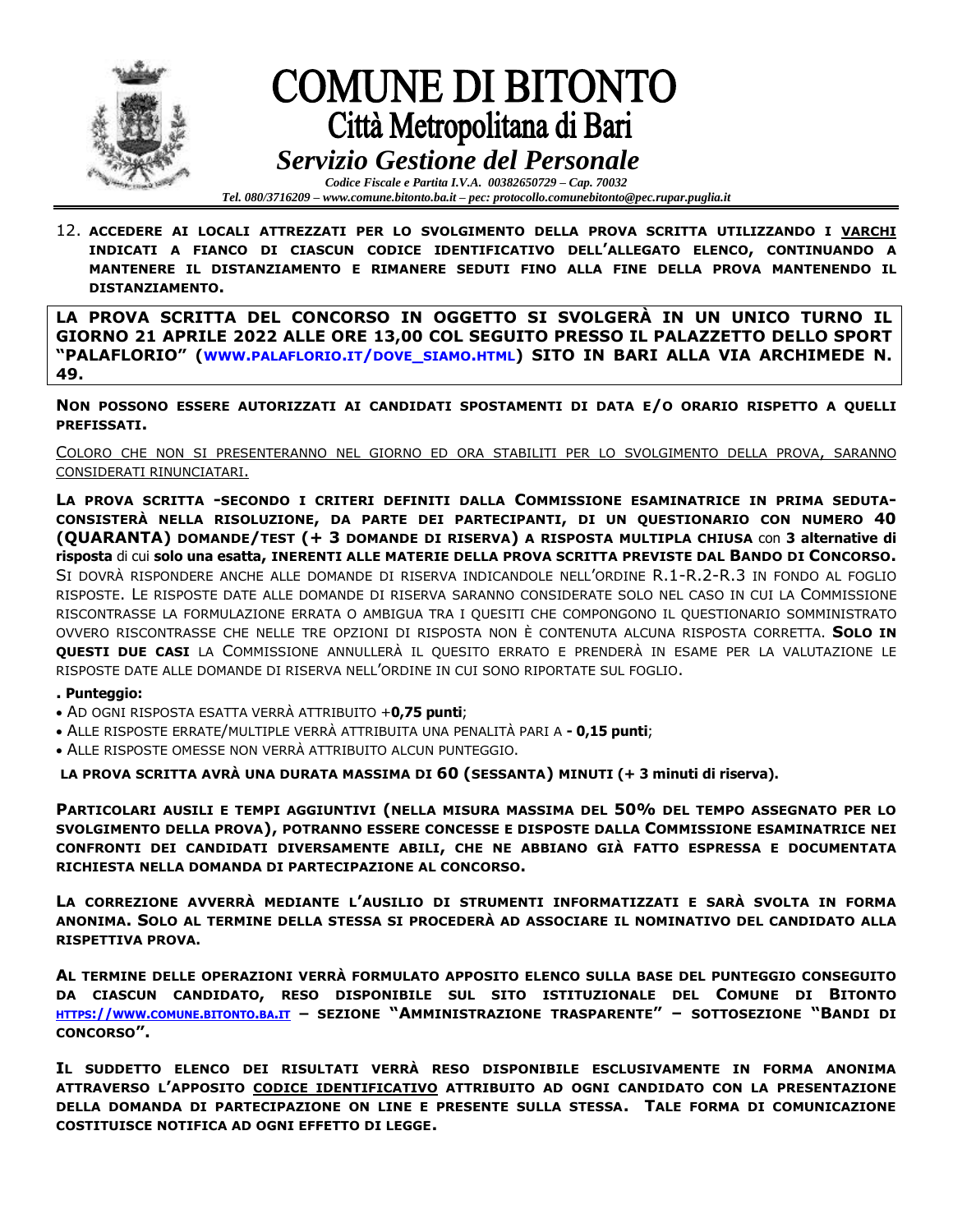

#### **SARANNO AMMESSI ALLA SUCCESSIVA PROVA ORALE (PER LA QUALE VERRÀ DIVULGATO APPOSITO DIARIO), I CANDIDATI CHE AVRANNO CONSEGUITO IL PUNTEGGIO MINIMO DI 21/30.**

RESTA FERMO CHE L'ACCERTAMENTO DELL'EFFETTIVO POSSESSO DEI REQUISITI DICHIARATI E DELLA DOCUMENTAZIONE PROBANTE, VERRÀ SVOLTO A CURA DELL'ENTE IN QUALSIASI MOMENTO DELLA PROCEDURA CONCORSUALE ED IN OGNI CASO, NEI CONFRONTI DI TUTTI I CANDIDATI RISULTATI IDONEI IN ESITO A TUTTE LE PROVE D'ESAME, PRIMA DELLA APPROVAZIONE DELLE RISULTANZE CONCORSUALI, CON LA PRECISAZIONE CHE LA MANCATA ESCLUSIONE DA OGNI FASE DELLA PROCEDURA CONCORSUALE NON COSTITUISCE, IN OGNI CASO, GARANZIA DELLA REGOLARITÀ , NÉ SANA L'IRREGOLARITÀ DELLA DOMANDA DI PARTECIPAZIONE AL CONCORSO).

**I CANDIDATI – PENA L'IMMEDIATA ESPULSIONE DALLA SEDE DI ESAME CON CONSEGUENTE ESCLUSIONE DAL CONCORSO-NON POTRANNO UTILIZZARE TELEFONI CELLULARI O AUSILI INFORMATICI NON AUTORIZZATI, NÉ MATERIALE DIVERSO DA QUELLO AUTORIZZATO O FORNITO DALLA COMMISSIONE, NÉ POTRANNO COMUNICARE TRA DI LORO IN QUALSIASI FORMA E NEMMENO DETENERE O CONSULTARE APPUNTI, MANOSCRITTI E LIBRI O PUBBLICAZIONI DI OGNI GENERE, FATTA ECCEZIONE PER I TESTI E/O AUSILI CONSENTITI DAL BANDO E/O AUTORIZZATI DALLA COMMISSIONE.**

L'ACCESSO AI SERVIZI IGIENICI SARÀ CONSENTITO SOLO ED ESCLUSIVAMENTE PRIMA DEL RICONOSCIMENTO IDENTIFICATIVO. NON SI POTRÀ ACCEDERE AI SERVIZI IGIENICI DOPO L'INGRESSO E LA SISTEMAZIONE AL PROPRIO POSTO, ESCLUSO CASI RICONOSCIUTI ECCEZIONALI. NON SI POTRÀ USCIRE PER FUMARE O FARE ALTRO E SI DEVE RIMANERE SEDUTI AL POSTO ASSEGNATO FINO AL TERMINE DELLA PROVA, ECCETTO NON SI DECIDA DI RINUNCIARE ALLA STESSA CON DICHIARAZIONE MOTIVATA.

PER POTER GARANTIRE IL BUON ESITO DELLE OPERAZIONI NECESSARIE ALL'ESPLETAMENTO DELLE PROVE E PER POTER OTTEMPERARE AGLI OBBLIGHI DERIVANTI DALLE MISURE DI CONTRASTO AL DIFFONDERSI DELLA PANDEMIA DA COVID-19, È RICHIESTA AL CANDIDATO, DAL MOMENTO DELL'IDENTIFICAZIONE INIZIALE SINO ALL'USCITA DALLA SEDE D'ESAME, DISPONIBILITÀ DI TEMPO DI **CIRCA 3 ORE E 30 MINUTI**. PER TUTTO IL TEMPO SI DEVONO SEGUIRE LE INDICAZIONI DEGLI ADDETTI AI LAVORI AL FINE DI SVOLGERE LE OPERAZIONI NECESSARIE ALL'ESPLETAMENTO DELLE PROVE IN PIENA TRASPARENZA.

OLTRE A DEDICARE DEL TEMPO PER L'ACCOGLIENZA DEI CANDIDATI (MISURAZIONE TEMPERATURE CORPOREA; RITIRO DOCUMENTAZIONE RICHIESTA PER L'AMMISSIONE; IDENTIFICAZIONE; POSIZIONAMENTO; DISTRIBUZIONE PENNE, SCHEDE RISPOSTE, BAR-CODE; ECC.), SI DEVONO ASCOLTARE LE MODALITÀ DI SVOLGIMENTO DELLA PROVA DA PARTE DELLA COMMISSIONE ESAMINATRICE, SORTEGGIARE IL QUESTIONARIO DA SOMMINISTRARE E DISTRIBUIRLO AI CANDIDATI PRESENTI, PER POI SVOLGERE L'ESAME NEL TEMPO STABILITO PER L'ESPLETAMENTO DELLA PROVA SCRITTA.

PER OGNI RICHIESTA SI DEVE ALZARE LA MANO E SEGNALARSI AL PERSONALE D'AULA RIMANENDO SEDUTI AL PROPRIO POSTO.

QUALORA DOVESSERO INTERVENIRE MODIFICHE/INTEGRAZIONI IN MERITO AL DIARIO D'ESAME, ALL'ESPLETAMENTO DELLA PROVA E/O ALL'UTILIZZO DEI DISPOSITIVI DI PROTEZIONE, TEMPESTIVAMENTE NE VERRÀ DATA COMUNICAZIONE SUL SITO **HTTPS://WWW.COMUNE.[BITONTO](https://www.comune.bitonto.ba.it/).BA.IT** SEZIONE AMMINISTRAZIONE TRASPARENTE – BANDI DI CONCORSO. PERTANTO SI INVITANO I CANDIDATI A CONSULTARE PERIODICAMENTE IL SITO ISTITUZIONALE DEL COMUNE SINO ALLA DATA STABILITA PER LA PROVA.

È DOVEROSO DA PARTE DI TUTTI IL RISPETTO TOTALE DELLE DISPOSIZIONI CONTENUTE IN QUESTO AVVISO, CUI VIENE ALLEGATO (**ALL2**), QUALE PARTE INTEGRANTE, SPECIFICO "**FOGLIO ISTRUZIONI**", CON ESPRESSO INVITO AD UNA ATTENTA LETTURA.

IL PRESENTE AVVISO VIENE PUBBLICATO SUL SITO INTERNET DELL'ENTE, HTTPS://WWW.COMUNE.[BITONTO](https://www.comune.bitonto.ba.it/).BA.IT Sezione AMMINISTRAZIONE TRASPARENTE – BANDI DI CONCORSO, SULL'ALBO PRETORIO ON LINE – CONCORSI E SELEZIONI E SULLA PAGINA ON LINE NOTIZIE IN EVIDENZA.

**LA PREDETTA FORMA DI INFORMAZIONE E PUBBLICITÀ COSTITUISCE NOTIFICA AD OGNI EFFETTO DI LEGGE E**